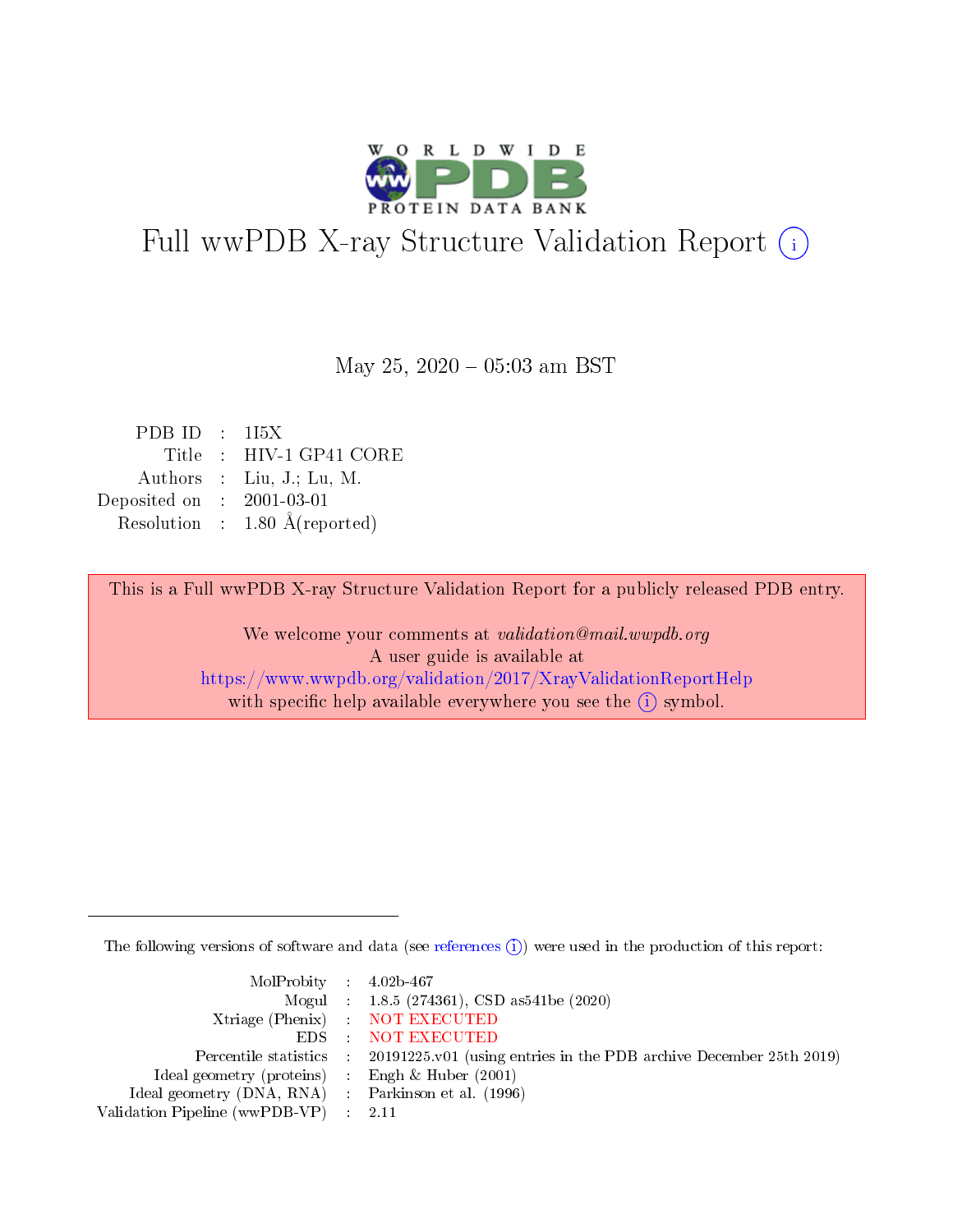# 1 [O](https://www.wwpdb.org/validation/2017/XrayValidationReportHelp#overall_quality)verall quality at a glance  $(i)$

The following experimental techniques were used to determine the structure: X-RAY DIFFRACTION

The reported resolution of this entry is 1.80 Å.

Percentile scores (ranging between 0-100) for global validation metrics of the entry are shown in the following graphic. The table shows the number of entries on which the scores are based.



| Metric                | Whole archive<br>$(\#\text{Entries})$ | Similar resolution<br>$(\#\text{Entries}, \text{resolution range}(\textup{\AA})\)$ |
|-----------------------|---------------------------------------|------------------------------------------------------------------------------------|
| Clashscore            | 141614                                | $6793(1.80-1.80)$                                                                  |
| Ramachandran outliers | 138981                                | $6697(1.80-1.80)$                                                                  |
| Sidechain outliers    | 138945                                | 6696 (1.80-1.80)                                                                   |

The table below summarises the geometric issues observed across the polymeric chains and their fit to the electron density. The red, orange, yellow and green segments on the lower bar indicate the fraction of residues that contain outliers for  $\geq=3$ , 2, 1 and 0 types of geometric quality criteria respectively. A grey segment represents the fraction of residues that are not modelled. The numeric value for each fraction is indicated below the corresponding segment, with a dot representing fractions  $\leq=5\%$ 

Note EDS was not executed.

| Mol | $\cap$ hain | Length | Quality of chain |    |     |
|-----|-------------|--------|------------------|----|-----|
|     |             | 68     | 81%              | 9% | 10% |

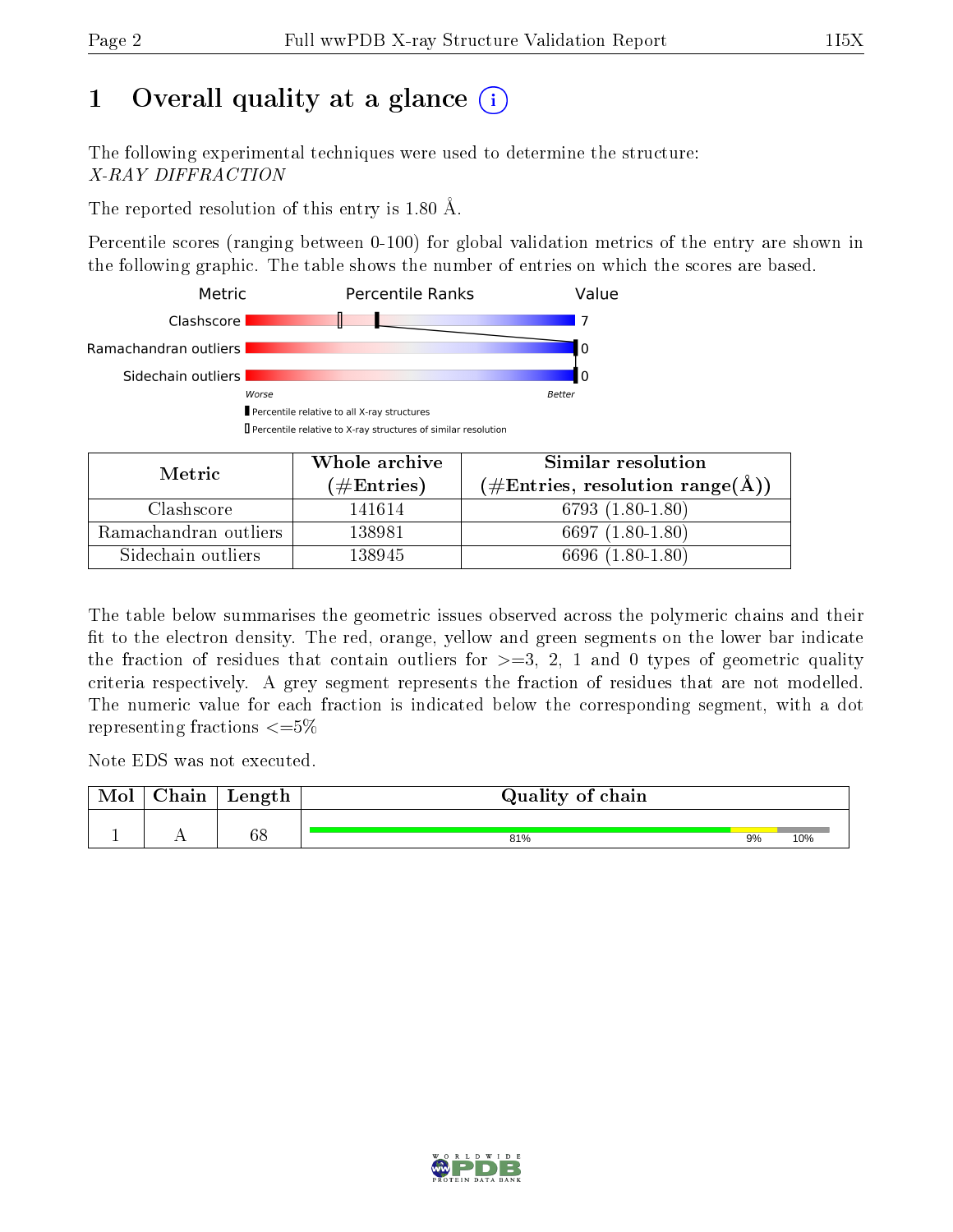# 2 Entry composition (i)

There are 3 unique types of molecules in this entry. The entry contains 577 atoms, of which 0 are hydrogens and 0 are deuteriums.

In the tables below, the ZeroOcc column contains the number of atoms modelled with zero occupancy, the AltConf column contains the number of residues with at least one atom in alternate conformation and the Trace column contains the number of residues modelled with at most 2 atoms.

Molecule 1 is a protein called TRANSMEMBRANE GLYCOPROTEIN (GP41).

| Mol | $\mid$ Chain $\mid$ Residues | Atoms          |     |      | ZeroOcc   AltConf   Trace |  |  |  |
|-----|------------------------------|----------------|-----|------|---------------------------|--|--|--|
|     | 61                           | $_{\rm Total}$ |     |      |                           |  |  |  |
|     |                              | 489            | 304 | - 91 | -93                       |  |  |  |

• Molecule 2 is SULFATE ION (three-letter code: SO4) (formula:  $O_4S$ ).



|  | Mol   Chain   Residues | Atoms   |  | $ZeroOcc$   AltConf |  |
|--|------------------------|---------|--|---------------------|--|
|  |                        | Total O |  |                     |  |

• Molecule 3 is water.

|  | $Mol$   Chain   Residues | Atoms | ZeroOcc   AltConf |  |
|--|--------------------------|-------|-------------------|--|
|  |                          | Total |                   |  |

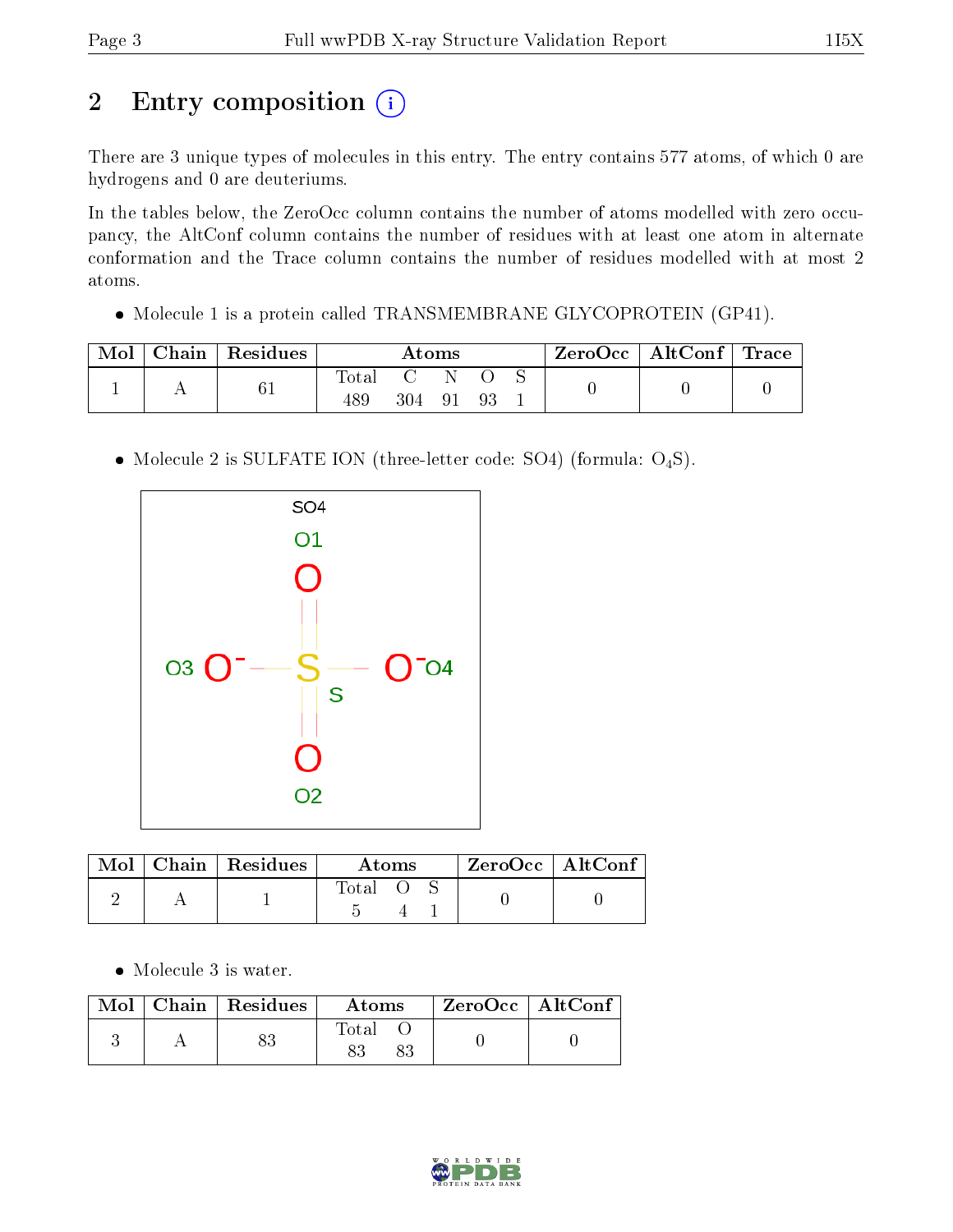## 3 Residue-property plots (i)

These plots are drawn for all protein, RNA and DNA chains in the entry. The first graphic for a chain summarises the proportions of the various outlier classes displayed in the second graphic. The second graphic shows the sequence view annotated by issues in geometry. Residues are colorcoded according to the number of geometric quality criteria for which they contain at least one outlier: green  $= 0$ , yellow  $= 1$ , orange  $= 2$  and red  $= 3$  or more. Stretches of 2 or more consecutive residues without any outlier are shown as a green connector. Residues present in the sample, but not in the model, are shown in grey.

Note EDS was not executed.

• Molecule 1: TRANSMEMBRANE GLYCOPROTEIN (GP41)



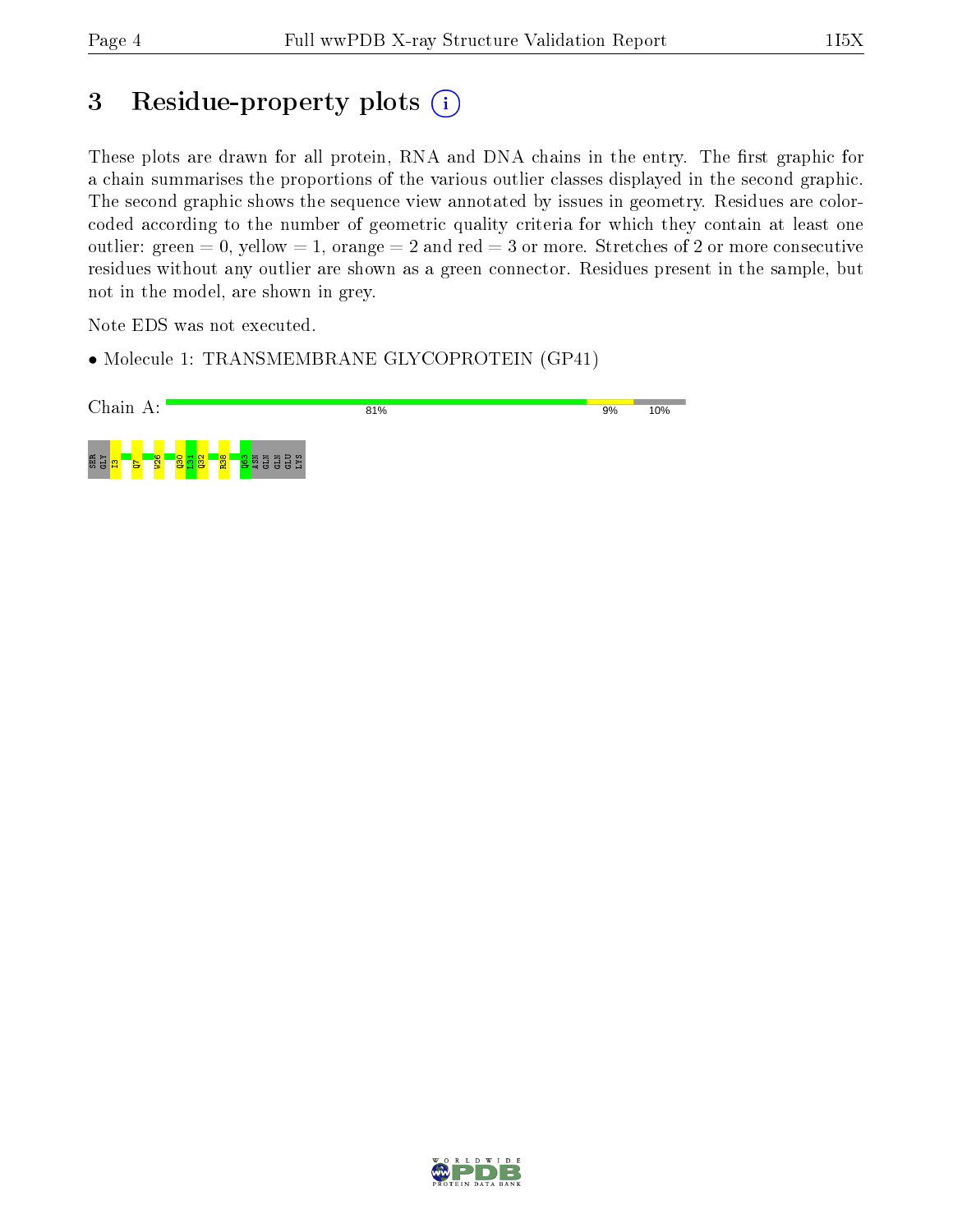# 4 Data and refinement statistics  $(i)$

Xtriage (Phenix) and EDS were not executed - this section is therefore incomplete.

| Property                               | Value                                              | Source    |
|----------------------------------------|----------------------------------------------------|-----------|
| Space group                            | H <sub>3</sub>                                     | Depositor |
| Cell constants                         | $51.25\text{\AA}$<br>$51.25\text{\AA}$<br>59.87Å   | Depositor |
| a, b, c, $\alpha$ , $\beta$ , $\gamma$ | $120.00^{\circ}$<br>$90.00^\circ$<br>$90.00^\circ$ |           |
| Resolution (A)                         | 24.82<br>- 1.80                                    | Depositor |
| % Data completeness                    | 99.7 (24.82-1.80)                                  | Depositor |
| (in resolution range)                  |                                                    |           |
| $\mathrm{R}_{merge}$                   | 0.04                                               | Depositor |
| $\mathrm{R}_{sym}$                     | (Not available)                                    | Depositor |
| Refinement program                     | $CNS$ 1.0                                          | Depositor |
| $R, R_{free}$                          | 0.222<br>0.179<br>$\mathbf{A}$                     | Depositor |
| Estimated twinning fraction            | No twinning to report.                             | Xtriage   |
| Total number of atoms                  | 577                                                | wwPDB-VP  |
| Average B, all atoms $(A^2)$           | 19.0                                               | wwPDB-VP  |

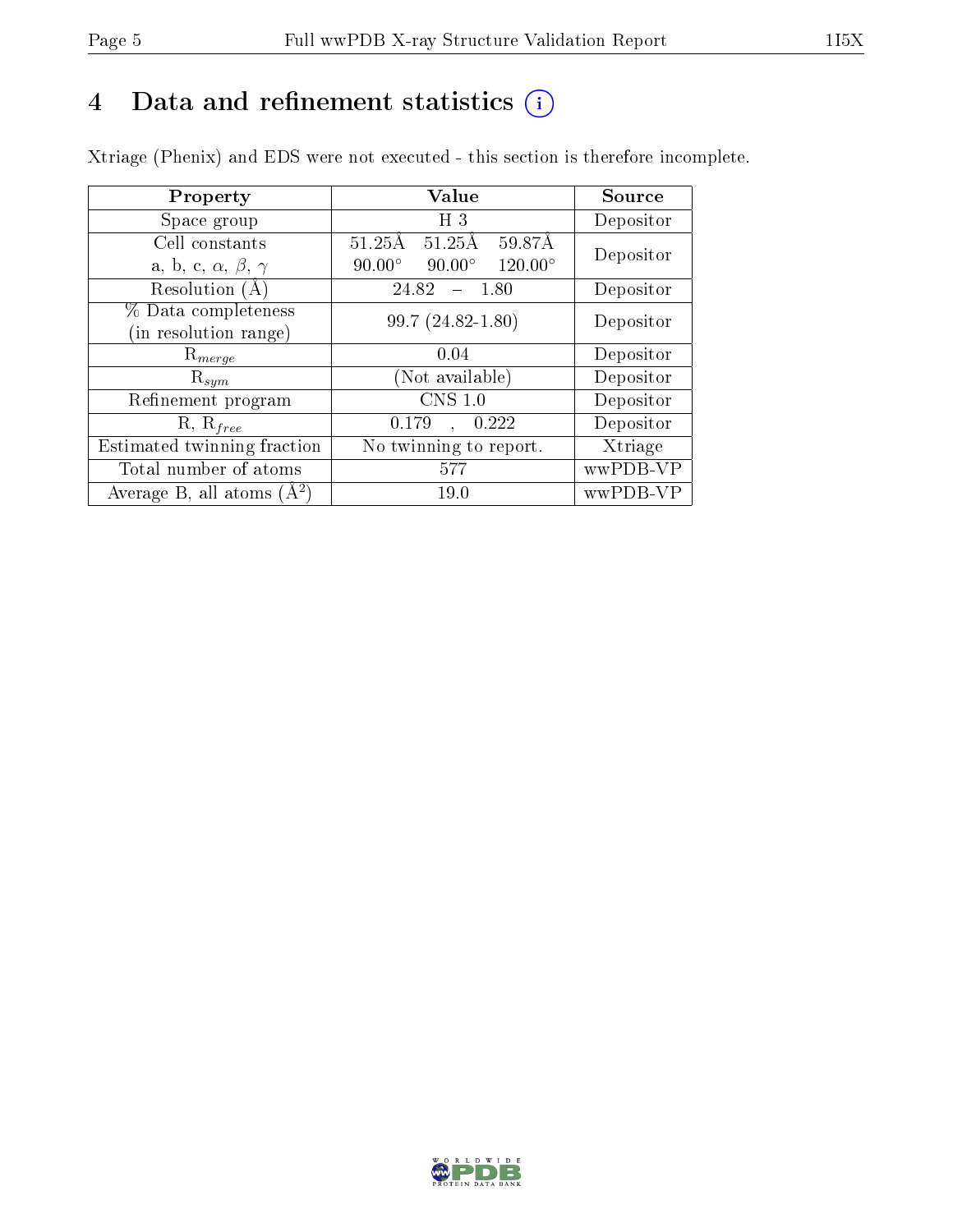# 5 Model quality  $(i)$

### 5.1 Standard geometry (i)

Bond lengths and bond angles in the following residue types are not validated in this section: SO4

The Z score for a bond length (or angle) is the number of standard deviations the observed value is removed from the expected value. A bond length (or angle) with  $|Z| > 5$  is considered an outlier worth inspection. RMSZ is the root-mean-square of all Z scores of the bond lengths (or angles).

| $Mol$   Chain |      | Bond lengths                    | Bond angles |       |  |
|---------------|------|---------------------------------|-------------|-------|--|
|               |      | RMSZ $ #Z  > 5$ RMSZ $ #Z  > 5$ |             |       |  |
|               | 0.40 | 0/497                           | 0.49        | 0/672 |  |

There are no bond length outliers.

There are no bond angle outliers.

There are no chirality outliers.

There are no planarity outliers.

### 5.2 Too-close contacts  $(i)$

In the following table, the Non-H and H(model) columns list the number of non-hydrogen atoms and hydrogen atoms in the chain respectively. The H(added) column lists the number of hydrogen atoms added and optimized by MolProbity. The Clashes column lists the number of clashes within the asymmetric unit, whereas Symm-Clashes lists symmetry related clashes.

| Mol |  |  | $\mid$ Chain $\mid$ Non-H $\mid$ H(model) $\mid$ H(added) $\mid$ Clashes $\mid$ Symm-Clashes |
|-----|--|--|----------------------------------------------------------------------------------------------|
|     |  |  |                                                                                              |
|     |  |  |                                                                                              |
|     |  |  |                                                                                              |
|     |  |  |                                                                                              |

The all-atom clashscore is defined as the number of clashes found per 1000 atoms (including hydrogen atoms). The all-atom clashscore for this structure is 7.

All (7) close contacts within the same asymmetric unit are listed below, sorted by their clash magnitude.

| Atom-1                                    | Atom-2                   | Interatomic<br>distance (A | 7lash<br>overlap $(A)$ |
|-------------------------------------------|--------------------------|----------------------------|------------------------|
| $1 \cdot A \cdot 32 \cdot GLN \cdot HE22$ | $\pm$ 1: A:38: ARG: HH21 | .39                        | $0.68\,$               |

Continued on next page...

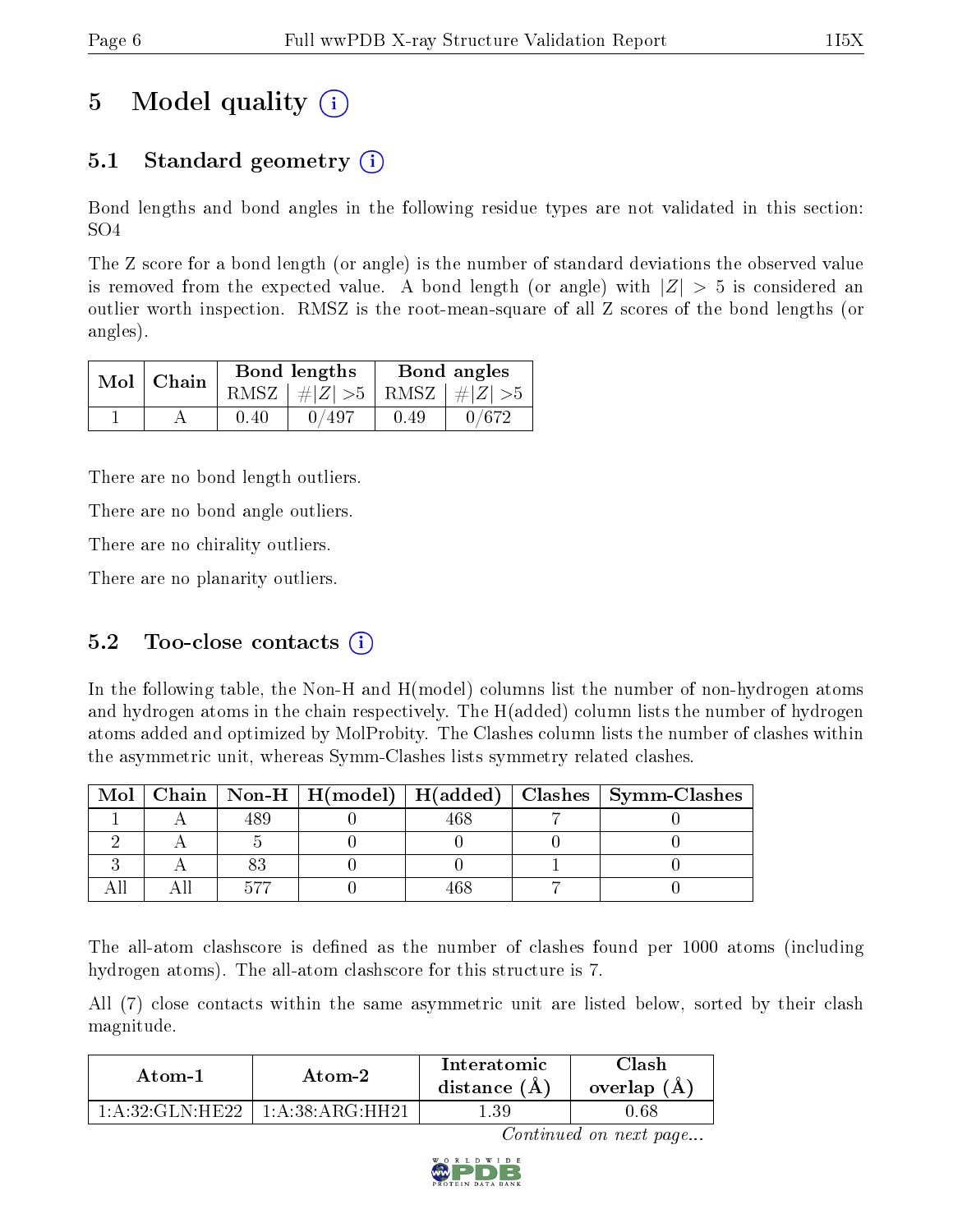| Atom-1           | Atom-2            | Interatomic<br>distance $(A)$ | Clash<br>overlap $(A)$ |  |
|------------------|-------------------|-------------------------------|------------------------|--|
| 1:A:32:GLN:HE21  | 1:A:38:ARG:HE     | 1.54                          | 0.55                   |  |
| 1:A:32:GLN:NE2   | 1:A:38:ARG:HE     | 2.09                          | 0.50                   |  |
| 1: A:32: GLN:NE2 | 1:A:38:ARG:HH21   | 2.10                          | 0.49                   |  |
| 1:A:3:ILE:N      | 3: A:179:HOH:O    | 2.49                          | 0.45                   |  |
| 1:A:26:TRP:O     | 1: A:30: GLN: HG2 | 2.20                          | 0.42                   |  |
| 1:A:3:ILE:O      | 1:A:7:GLN:HG3     | 2.21                          | 0.41                   |  |

Continued from previous page...

There are no symmetry-related clashes.

#### 5.3 Torsion angles  $(i)$

#### 5.3.1 Protein backbone  $(i)$

In the following table, the Percentiles column shows the percent Ramachandran outliers of the chain as a percentile score with respect to all X-ray entries followed by that with respect to entries of similar resolution.

The Analysed column shows the number of residues for which the backbone conformation was analysed, and the total number of residues.

|  | $\mid$ Mol $\mid$ Chain $\mid$ Analysed $\mid$ Favoured $\mid$ Allowed $\mid$ Outliers $\mid$ Percentiles $\mid$ |  |  |                                                              |
|--|------------------------------------------------------------------------------------------------------------------|--|--|--------------------------------------------------------------|
|  | $\mid$ 59/68 (87%) $\mid$ 59 (100%) $\mid$                                                                       |  |  | $\begin{array}{ c c c c c }\n\hline\n100 & 100\n\end{array}$ |

There are no Ramachandran outliers to report.

#### 5.3.2 Protein sidechains  $(i)$

In the following table, the Percentiles column shows the percent sidechain outliers of the chain as a percentile score with respect to all X-ray entries followed by that with respect to entries of similar resolution.

The Analysed column shows the number of residues for which the sidechain conformation was analysed, and the total number of residues.

|  | Mol   Chain   Analysed   Rotameric   Outliers   Percentiles |  |                                                                                                   |  |
|--|-------------------------------------------------------------|--|---------------------------------------------------------------------------------------------------|--|
|  | $\mid 50/58 \; (86\%) \mid 50 \; (100\%)$                   |  | $\begin{array}{ c c c c }\n\hline\n\end{array}$ $\begin{array}{ c c c }\n\hline\n\end{array}$ 100 |  |

There are no protein residues with a non-rotameric sidechain to report.

Some sidechains can be flipped to improve hydrogen bonding and reduce clashes. All (7) such sidechains are listed below:

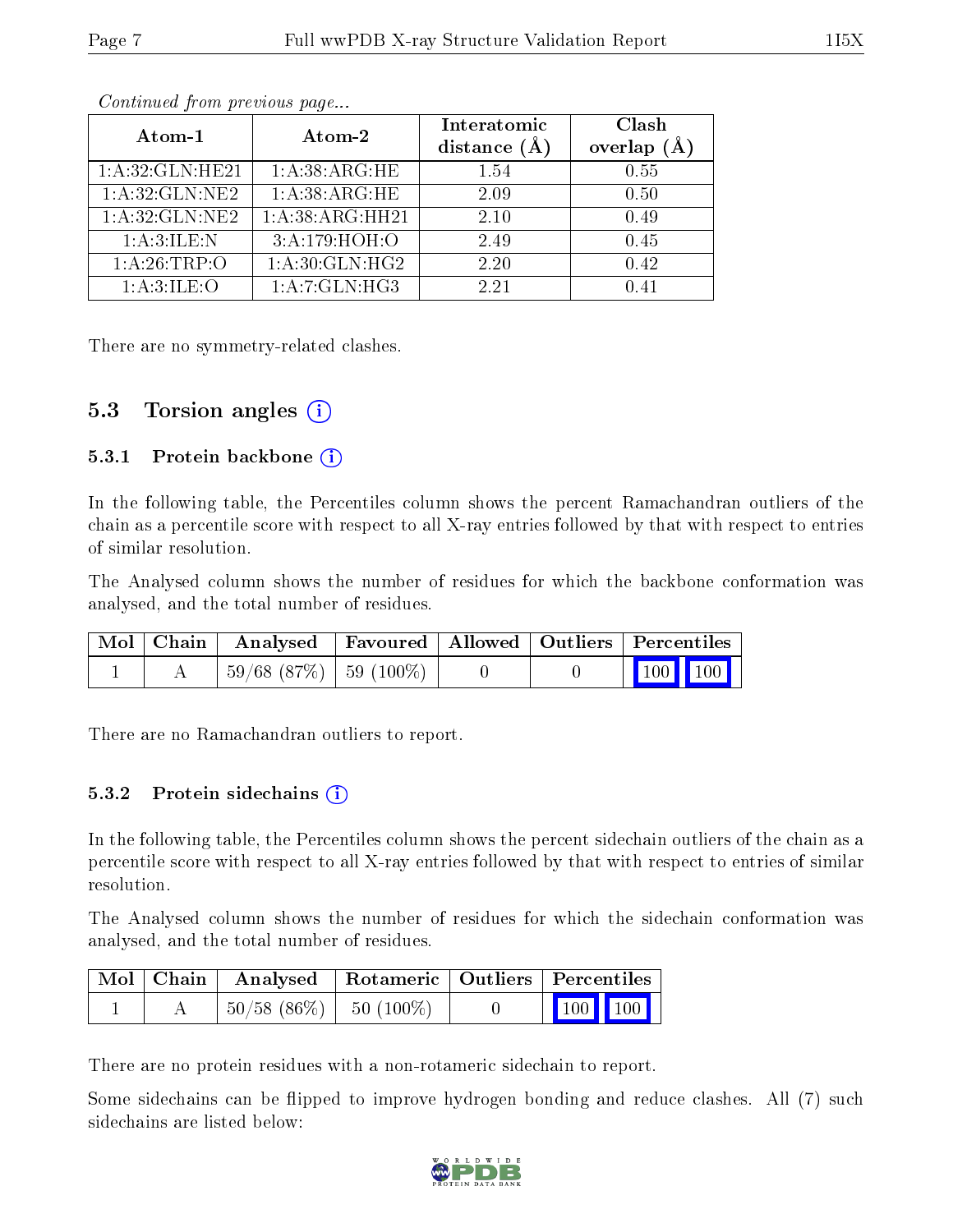| Mol | Chain | Res | Type       |
|-----|-------|-----|------------|
|     |       | 5   | <b>GLN</b> |
|     |       | Q   | <b>ASN</b> |
|     |       | 18  | <b>GLN</b> |
|     |       | 19  | <b>HIS</b> |
|     |       | 22  | <b>GLN</b> |
|     |       | 32  | <b>GLN</b> |
|     |       | 50  | ASN        |

#### 5.3.3 RNA (i)

There are no RNA molecules in this entry.

#### 5.4 Non-standard residues in protein, DNA, RNA chains (i)

There are no non-standard protein/DNA/RNA residues in this entry.

#### 5.5 Carbohydrates (i)

There are no carbohydrates in this entry.

### 5.6 Ligand geometry (i)

1 ligand is modelled in this entry.

In the following table, the Counts columns list the number of bonds (or angles) for which Mogul statistics could be retrieved, the number of bonds (or angles) that are observed in the model and the number of bonds (or angles) that are defined in the Chemical Component Dictionary. The Link column lists molecule types, if any, to which the group is linked. The Z score for a bond length (or angle) is the number of standard deviations the observed value is removed from the expected value. A bond length (or angle) with  $|Z| > 2$  is considered an outlier worth inspection. RMSZ is the root-mean-square of all Z scores of the bond lengths (or angles).

| Mol<br>Type | $\mid$ Chain $\mid$ Res |  | Link | Bond lengths             |        | Bond angles      |                                   |       |      |           |
|-------------|-------------------------|--|------|--------------------------|--------|------------------|-----------------------------------|-------|------|-----------|
|             |                         |  |      |                          | Counts | $'$ RMSZ $\perp$ | $\left  \#Z \right  > 2$   Counts |       | RMSZ | $\pm  Z $ |
|             | 5O4                     |  | 201  | $\overline{\phantom{a}}$ | 1.4.4  | 0.29             |                                   | 6.6.6 |      |           |

There are no bond length outliers.

There are no bond angle outliers.

There are no chirality outliers.

There are no torsion outliers.

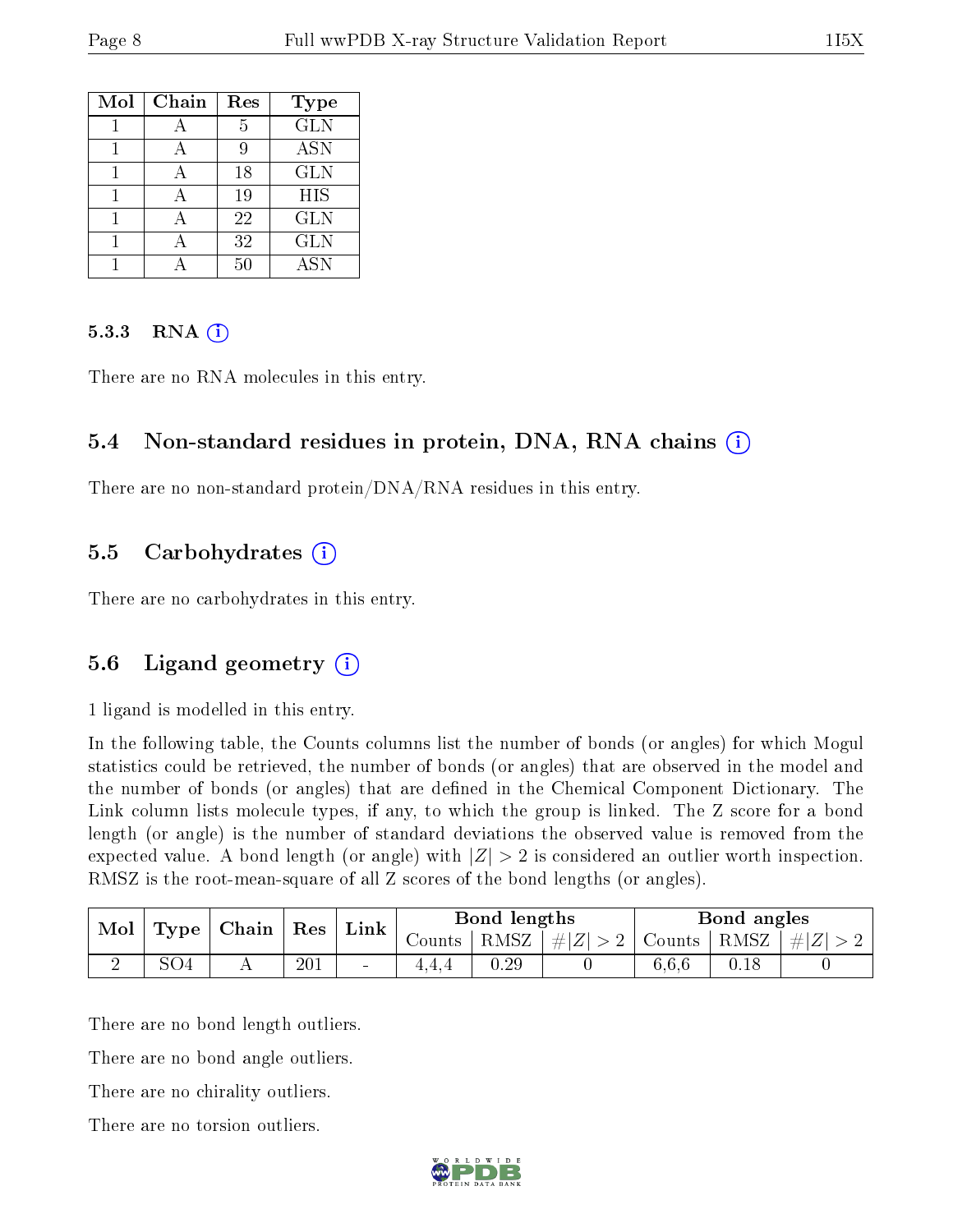There are no ring outliers.

No monomer is involved in short contacts.

### 5.7 [O](https://www.wwpdb.org/validation/2017/XrayValidationReportHelp#nonstandard_residues_and_ligands)ther polymers (i)

There are no such residues in this entry.

### 5.8 Polymer linkage issues (i)

There are no chain breaks in this entry.